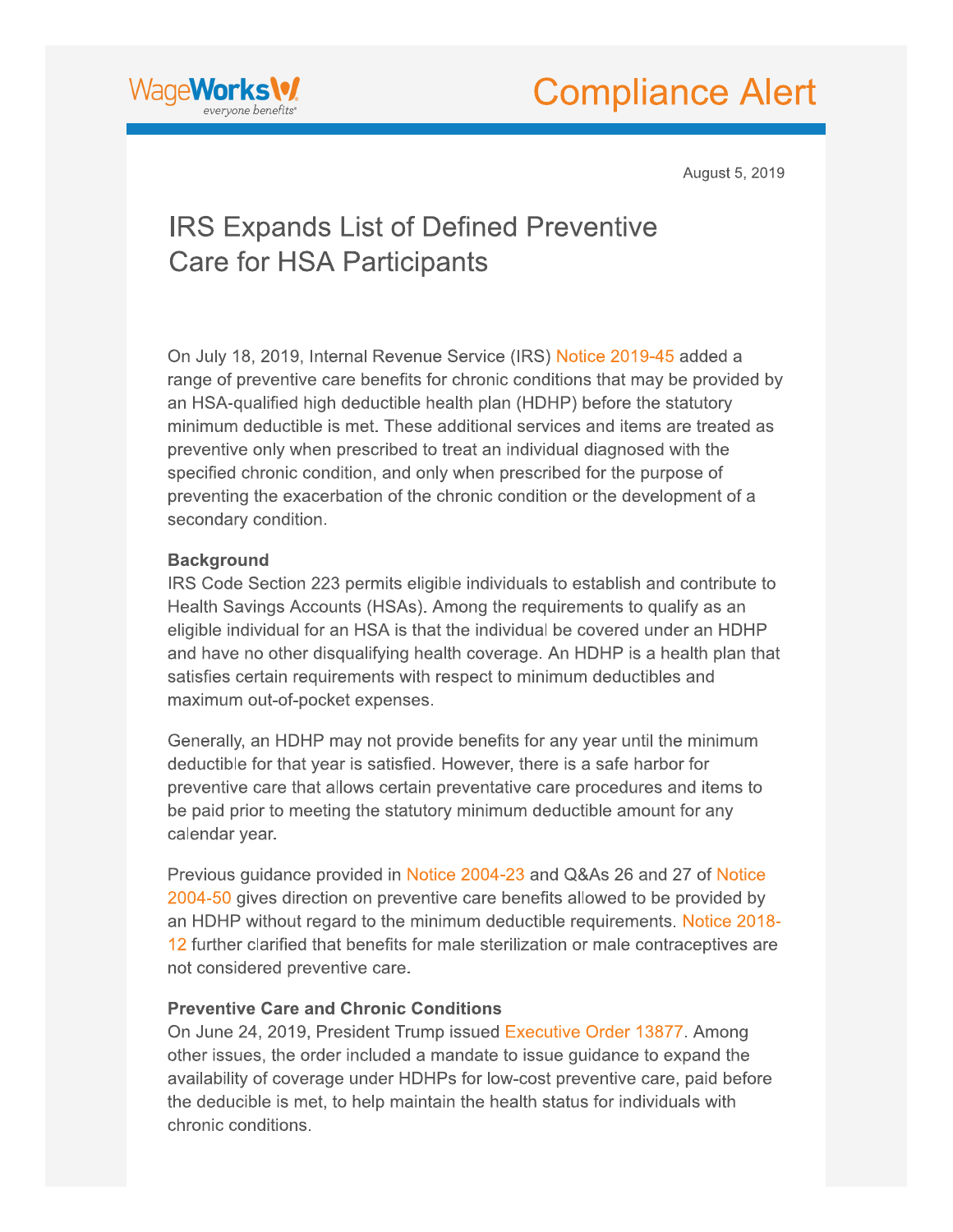In prior guidance the Treasury Department and the IRS stated that preventive care generally does not include any service or benefit intended to treat an existing illness, injury, or condition. However, cost barriers for some individuals with certain chronic conditions exist for those who cannot afford necessary care to prevent exacerbation of the chronic condition.

The Treasury Department and the IRS, in consultation with the Department of Health and Human Services, have determined that certain medical care services and products, including prescription drugs, should be classified as preventive care for those with certain chronic conditions.

As documented in the Notice, each medical service or item, when prescribed for an individual with the related chronic condition, evidences the following characteristics:

- The service or item is low-cost;
- There is medical evidence supporting high cost efficiency (a large expected impact) of preventing exacerbation of the chronic condition or the development of a secondary condition; and
- There is a strong likelihood, documented by clinical evidence, that with respect to the class of individuals prescribed the item or service, the specific service or use of the item will prevent the exacerbation of the chronic condition or the development of a secondary condition that requires significantly higher cost treatments.

Medical services and items that can be covered by the health plan before the deductible is satisfied are limited to the specific medical care services or items listed in the chart below. These specified services and items are treated as preventive care only when prescribed to treat an individual diagnosed with the associated chronic condition and only when prescribed for the purpose of preventing the exacerbation of the chronic condition.

In other words, first confirm the diagnosis in the right-hand column and then ensure that the prescription or item purchased is specified in the left-hand column. For instance, a diagnosis of hypertension would not warrant an ACE inhibitor to be covered before the deductible is met, although a doctor may prescribe it for hypertension.

| <b>Preventive Care for Specified</b><br><b>Conditions</b> | <b>For Individuals Diagnosed with</b>                                 |
|-----------------------------------------------------------|-----------------------------------------------------------------------|
| <b>Angiotensin Converting Enzyme</b><br>(ACE) inhibitors  | Congestive heart failure, diabetes,<br>and/or coronary artery disease |
| Anti-resorptive therapy                                   | Osteoporosis and/or osteopenia                                        |
| Beta-blockers                                             | Congestive heart failure and/or<br>coronary artery disease            |
| Blood pressure monitor                                    | Hypertension                                                          |
| Inhaled corticosteroids                                   | Asthma                                                                |